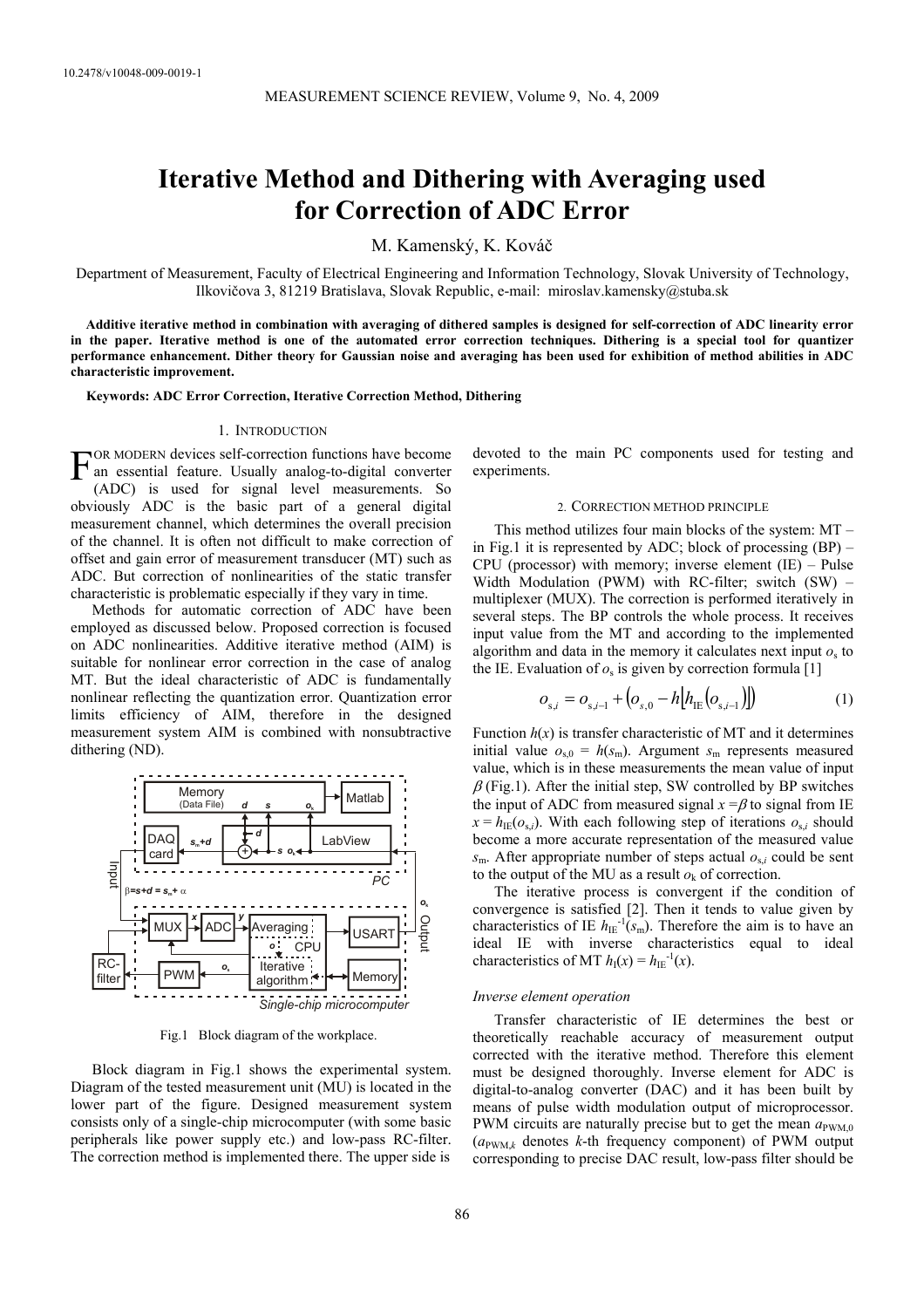added. Simple RC-filter has been used with frequency characteristics  $A_{RC}(\omega)$  [2], which is influenced by the time constant  $\tau_{RC}$ . The filter slows down the correction process because after each step the process has to wait until the filter output settles.



Fig.2 Theoretical error of IE mean evaluated through averaging of samples.

To speed up the process we proposed to use a combination of analog and digital filter. Output of the analog RC-filter oscillates in the range of several LSB. Sampling and averaging of *N* samples in each step of the iterative correction is used as digital filtering. The best way is to use synchronous sampling here but there was no possibility to synchronize ADC and PWM circuits. Generally, sampling gets samples from rectangular window  $T_{\text{RW}}=N.T_{\text{s}}$  wide ( $T_{\text{s}}$  is sampling period) with frequency characteristic  $A_{\text{RW}}(\omega)$ . Denoting  $\omega_{\text{RW}} = 2\pi/T_{\text{RW}}$ and  $\omega_{\text{PWM}} = 2\pi/T_{\text{PWM}}$  ( $T_{\text{PWM}}$  is period of PWM output), mathematical model of IE error caused by non-synchronous sampling is [2]

$$
\Delta h_{\text{IE}}(o_s) = \left[\frac{1}{T_{\text{RW}}}\sum_{k=-\infty}^{\infty} a_{\text{PWM},k}(\{o_s\}) A_{\text{RC}}(k\omega_{\text{PWM}}, \{\tau_{\text{RC}}\})\right] - a_{\text{PWM},0}
$$
\n
$$
A_{\text{RW}}(-k\omega_{\text{PWM}}, \{t_{\text{sl}}, T_{\text{RW}}\})\left] - a_{\text{PWM},0}\right] \tag{2}
$$

By {} brackets dependency on parameters of system is expressed. According to simulation the RC-filter time constant was set to  $\tau_{RC} = 0.1$  s. By choosing appropriate number of sample *N* or value  $T_{RW} = N.T_s$ , a special case of quasisynchronous sampling could be achieved. Suitable values are *N*=20, 39, 59 (etc.) for which IE error dependencies are shown in Fig.2. As could be seen, also time shift  $t_{s1}$  – shift from the start of PWM counter to the first sample – influences the accuracy. Expecting error of measurement after correction near to 0,01% of scale, the value *N*=59 has been chosen.

## 3. NOISE AVERAGING

ADC represents real quantizer and its quantization error limits measurement accuracy of an ideal converter or of a real ADC corrected with AIM. Averaging of samples is the way to overcome this limitation employing natural noise present in the measured signal. In many cases intentionally added noise (dither) *d* could help. A process of resolution improvement is called nonsubtractive dithering (ND), if the noise is not subtracted from the signal after quantization.



Fig.3 Mean error curves - dependency from standard deviation of Gaussian noise.

Noise is present in real applications and usually it is of Gaussian nature, but its dispersion may be too small to get significant resolution improvement. For evaluation of noise influence on accuracy of our system, where dithering with averaging is implemented, the appropriate error parameter must be chosen. Theory [3][4] yields for mean error  $\varepsilon$  of noisy samples *m*<sub>ds</sub>

$$
m_{\varepsilon|s} = q \sum_{k=1}^{\infty} \frac{(-1)^k}{\pi k} \exp\left[-2\pi^2 k^2 \left(\frac{\sigma_\alpha}{q}\right)^2\right] \sin\left(\frac{2\pi k s_m}{q}\right) \tag{3}
$$

Fig.3 exposes dependency of the mean error from measured value  $s_m$  depicted in the range of one quantization step *q*. Theoretical curves show that with increasing standard deviation  $\sigma_{\alpha}$  of total input noise  $\alpha$  – composed from natural noise and dither together – the mean error decreases. Gray lines are obtained from simulation as a mean from *P*=20 results of averaging of *N*=59 samples. The mean is estimated through averaging. The bigger the input noise dispersion is the noisier the curves are. It suggests that an optimal noise variance exists in the system with ND and averaging. The formula of theoretical mean error (3) does not include this fact.

The mean-square error (MSE) was chosen as a suitable parameter of dithering and averaging performance rating for finding optimal noise dispersion. It is theoretically evaluated as mean for one whole quantization step [3]. Using (3) and theory from [3] for Gaussian noise it holds

$$
\mu_a^2(\sigma_a, N) \approx \frac{q^2}{12} + \sigma_a^2 + \left(1 - \frac{1}{N}\right) \frac{q^2}{2\pi^2} e^{-4\pi^2 \left(\frac{\sigma_a}{q}\right)^2}
$$
(4)

This formula embodies influence of both the mean error (3) and the occurrence of noise in measurement results. For Gaussian dither and *N*=59 according to theoretical relation from [3] the optimal value of dither disperse  $\sigma_d$  is 0,347*q*, if natural noise is not present in the input signal.